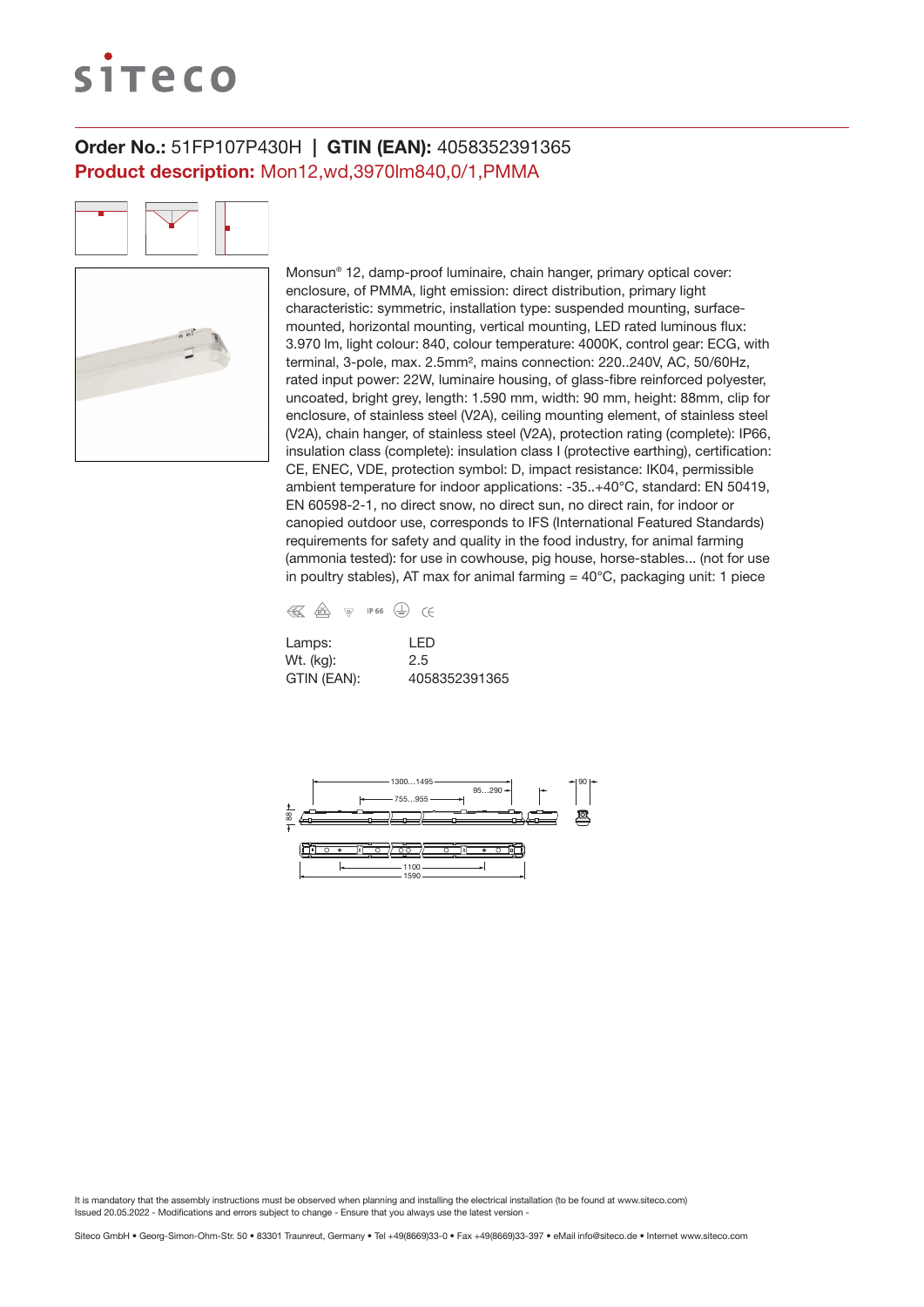# **siteco**

## Order No.: 51FP107P430H | GTIN (EAN): 4058352391365 Detailed technical description: Mon12,wd,3970lm840,0/1,PMMA



#### Key data

- Product type: damp-proof luminaire
- Product name: Monsun® 12
- Order No.: 51FP107P430H

### Lighting technology | Lamps | Control gear

## Component 1

## Lighting technology:

- Cover: enclosure
- Beam angle: wide distribution
- Symmetry: symmetric distribution
- Light emission: direct distribution

#### Lamps:

- Lamps: with LED
- Rated luminous flux: 3970lm
- Luminous efficacy: 179lm/W
- Colour temperature: 4000K
- Colour rendering index: CRI > 80
- Light colour: 840
- SDCM (Standard Deviation of Colour Matching): MacAdam ≤ 3 SDCM (initial)
- Rated input power: 22W
- Supplement: halogen-free wiring, without flicker

#### Operating device:

- Control gear: ECG
- Control: ON/OFF

#### Certificates, Standards

- Protection rating: IP66
- Insulation class: insulation class I (protective earthing)
- Impact resistance: IK04
- Protection symbol: D
- Temperature range (operation): 35..+40°C
- Supplement: corresponds to IFS (International Featured Standards) requirements for safety and quality in the food industry, for indoor or canopied outdoor use, no direct snow, no direct sun, no direct rain, for animal farming (ammonia tested): for use in cowhouse, pig house, horse-stables... (not for use in poultry stables), AT max for animal farming  $= 40^{\circ}$ C
- Standard: EN 50419, EN 60598-2-1
- Certification, designation: CE, ENEC, VDE

#### Material, Colour

- luminaire housing: glass-fibre reinforced polyester, uncoated, bright grey, incl. chain hanger
- Colour specification: bright grey
- clip for enclosure: stainless steel (V2A)
- Quantity: 10 piece
- ceiling mounting element: stainless steel (V2A), ceiling mounting included
- Quantity: 2 piece
- chain hanger: stainless steel (V2A)
- Quantity: 2 piece
- Cover: enclosure of PMMA

#### **Mounting**

- Mounting method, mounting location: suspended mounting, surfacemounted, horizontal mounting, vertical mounting, to the ceiling, to the wall, to the Licross® mounting rail
- Arrangement: single/continuous arrangement
- Supplement: luminaire includes fixing accessories for ceiling surface mounting; for other types of installation: please order mounting accessories separately

#### Electrical connection

- Connection: terminal, 3-pole, max. 2.5mm²
- Nominal voltage: 220..240V, 50/60Hz, AC

#### Dimensions, Weight

- Length: 1590mm
- Width: 90mm
- Height: 88mm
- Weight: 2.5kg

#### Service life

— Rated service life: 50000h (L90/B50) at  $AT = 25^{\circ}$ C, 70000h (L80/B50) at AT = 35°C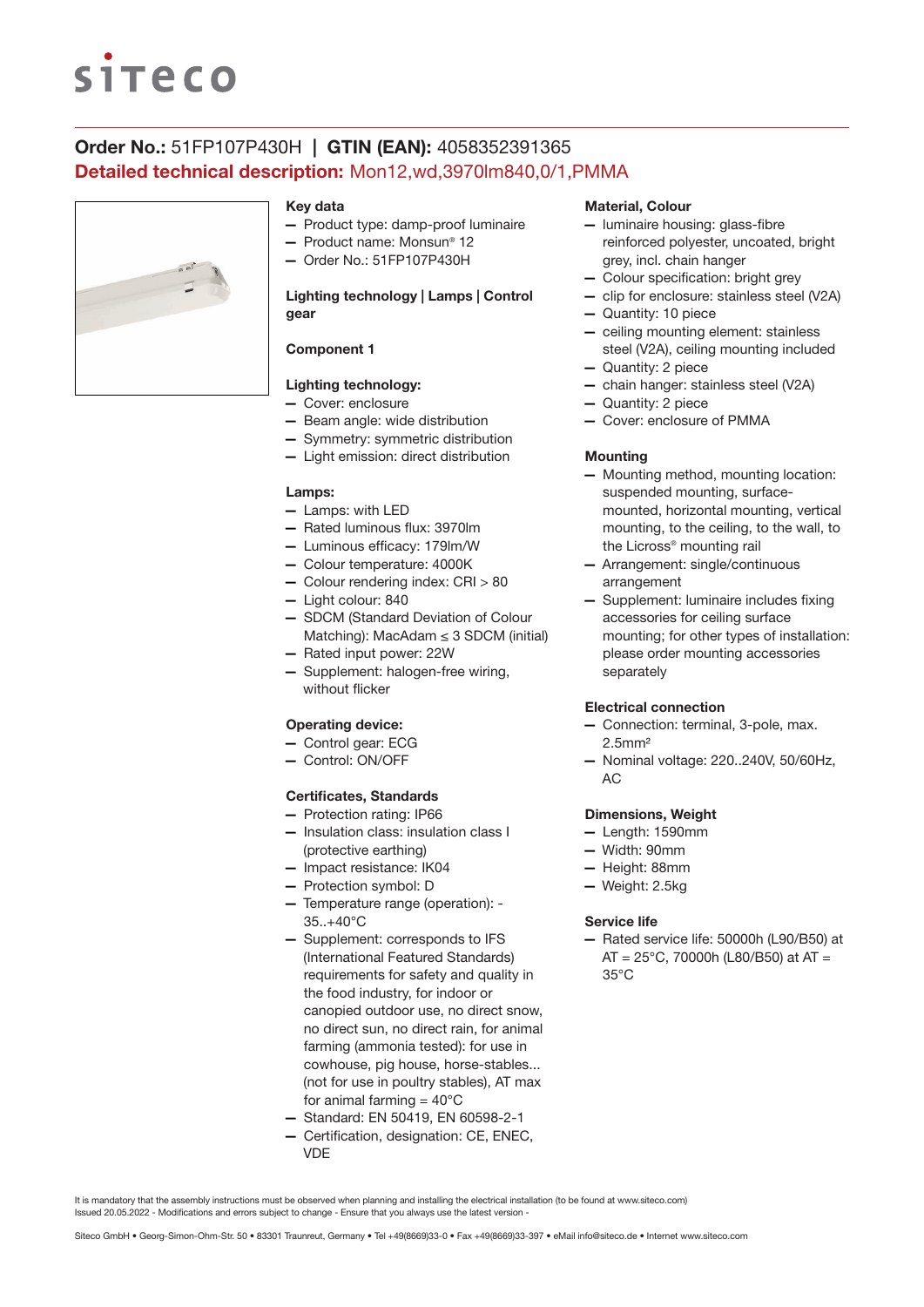

# Order No.: 51FP107P430H | GTIN (EAN): 4058352391365 Dimensions: Mon12,wd,3970lm840,0/1,PMMA